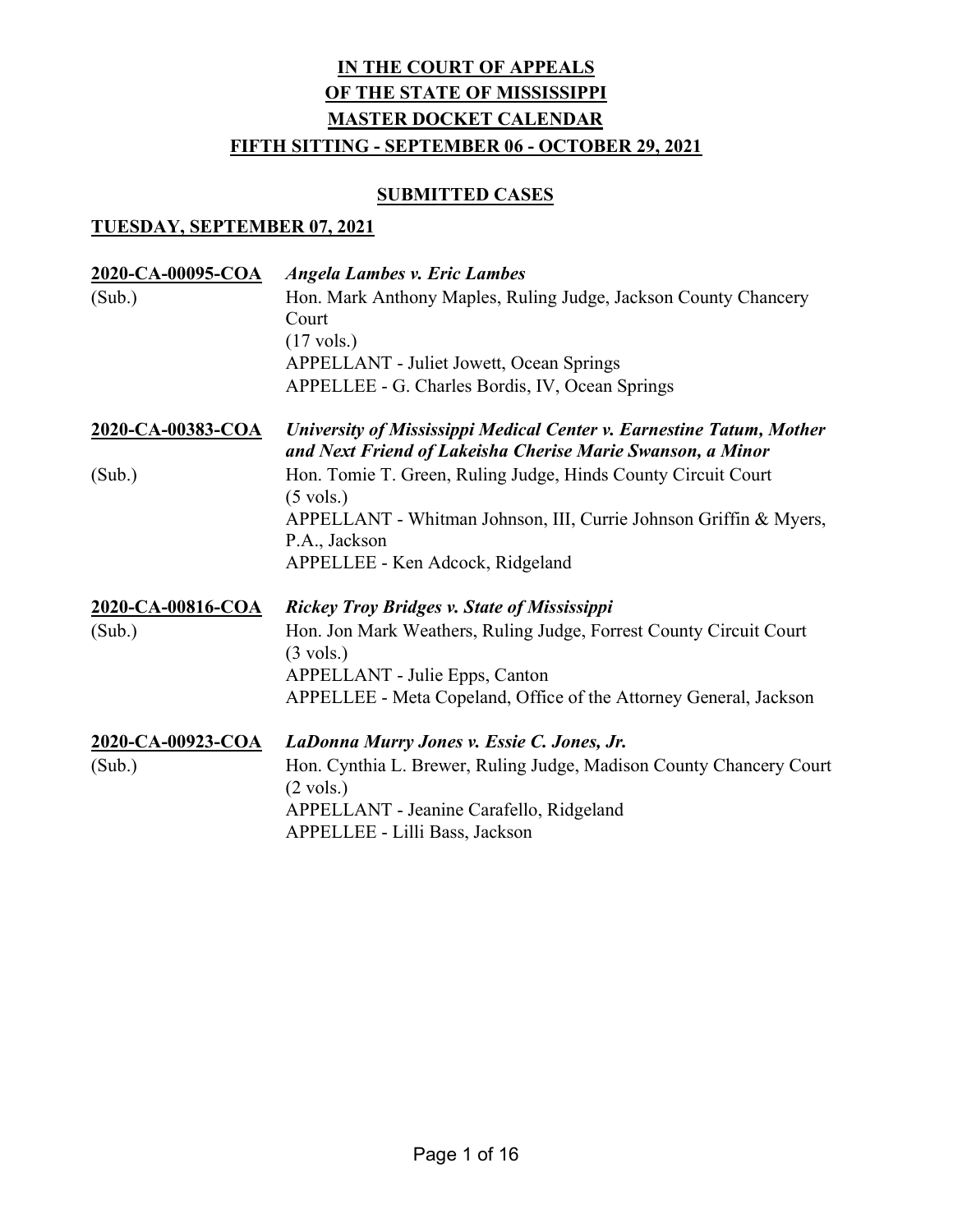#### **SUBMITTED CASES**

| 2020-CA-00931-COA | Lemond Robertson, as Guardian and Next Friend of A.R., a Minor v.<br><b>Houston, Mississippi Public School District</b> |
|-------------------|-------------------------------------------------------------------------------------------------------------------------|
| (Sub.)            | Hon. John Kelly Luther, Ruling Judge, Chickasaw County Circuit Court                                                    |
|                   | $(3 \text{ vols.})$                                                                                                     |
|                   | APPELLANT - Mark Jackson, Columbus                                                                                      |
|                   | APPELLEE - Walter Dukes, Dukes, Dukes, Keating and Faneca, P.A.,<br>Gulfport                                            |
| 2020-CP-00950-COA | <b>Alfred Williams v. State of Mississippi</b>                                                                          |
| (Sub.)            | Hon. Anthony Alan Mozingo, Ruling Judge, Lamar County Circuit Court<br>$(1 \text{ vol.})$                               |
|                   | APPELLANT - Pro Se                                                                                                      |
|                   | APPELLEE - Scott Stuart, Office of the Attorney General, Jackson                                                        |
| 2020-CP-01026-COA | Troy Ellis a/k/a Troy Vancurtis Ellis a/k/a Troy V. Ellis v. State of<br><b>Mississippi</b>                             |
| (Sub.)            | Hon. Tomie T. Green, Ruling Judge, Hinds County Circuit Court                                                           |
|                   | $(1 \text{ vol.})$                                                                                                      |
|                   | <b>APPELLANT - Pro Se</b>                                                                                               |
|                   | APPELLEE - Ashley Sulser, Office of the Attorney General, Jackson                                                       |
| 2020-CP-01031-COA | <b>Antonio Burgin v. State of Mississippi</b>                                                                           |
| (Sub.)            | Hon. James T. Kitchens, Jr., Ruling Judge, Lowndes County Circuit                                                       |
|                   | Court                                                                                                                   |
|                   | $(1 \text{ vol.})$                                                                                                      |
|                   | APPELLANT - Pro Se                                                                                                      |
|                   | APPELLEE - Meta Copeland, Office of the Attorney General, Jackson                                                       |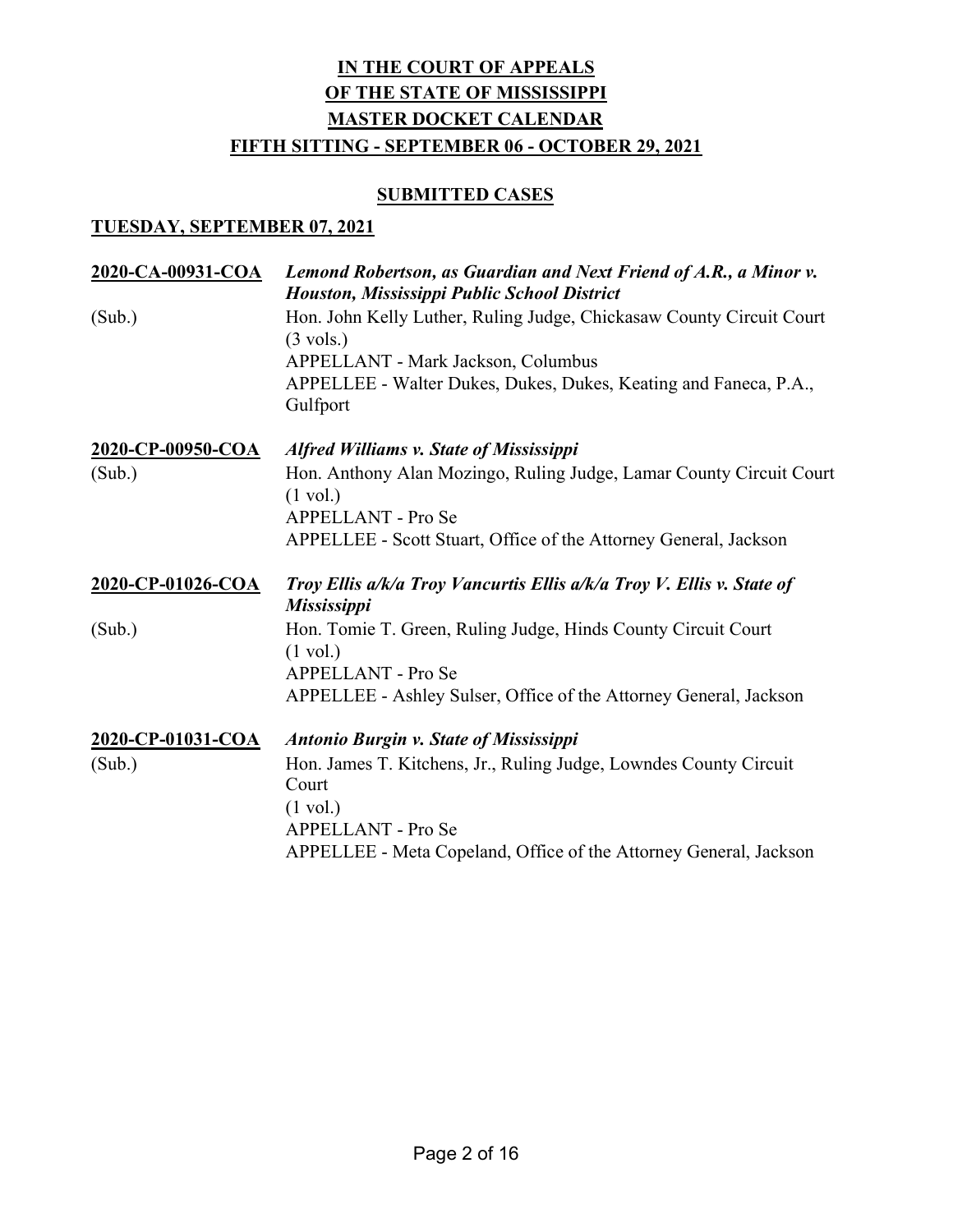#### **SUBMITTED CASES**

| 2020-CA-01047-COA | <b>Shannon January Case v. Daniel Justin Case</b>                                                                                                                                                                            |
|-------------------|------------------------------------------------------------------------------------------------------------------------------------------------------------------------------------------------------------------------------|
| (Sub.)            | Hon. Edward E. Patten, Jr., Ruling Judge, Adams County Chancery Court<br>$(10 \text{ vols.})$                                                                                                                                |
|                   | APPELLANT - Lisa Dale, Natchez                                                                                                                                                                                               |
|                   | APPELLEE - David Sessums, Vicksburg                                                                                                                                                                                          |
| 2020-CA-01336-COA | Lana Jo Lossett v. Mark Gibson, Court Properties, Inc., HL & C<br>Picayune, LLC, Haybren Land & Cattle Co., LLC, HL & C Picayune<br>Motel, LLC, HL & C Picayune Park, LLC, C & C Sales, LLC and HL<br>& C Bethany Place, LLC |
| (Sub.)            | Hon. Prentiss Greene Harrell, Ruling Judge, Pearl River County Circuit<br>Court<br>$(4 \text{ vols.})$                                                                                                                       |
|                   | APPELLANT - Jason Graeber, Biloxi<br>APPELLEE - F. Douglas Montague, III, Montague, Pittman & Varnado,<br>P.A., Hattiesburg                                                                                                  |
| 2020-CP-01338-COA | Andrew Jamison a/k/a Andrew L. Jamison v. State of Mississippi                                                                                                                                                               |
| (Sub.)            | Hon. Smith Murphey, Ruling Judge, DeSoto County Circuit Court<br>$(2 \text{ vols.})$                                                                                                                                         |
|                   | <b>APPELLANT - Pro Se</b>                                                                                                                                                                                                    |
|                   | APPELLEE - Lauren Cantrell, Office of the Attorney General, Jackson                                                                                                                                                          |
| 2020-KA-01343-COA | Travis Cortez Tate a/k/a Travis Tate a/k/a Travis C. Tate v. State of<br><b>Mississippi</b>                                                                                                                                  |
| (Sub.)            | Hon. Gerald W. Chatham, Sr., Ruling Judge, DeSoto County Circuit<br>Court                                                                                                                                                    |
|                   | $(3 \text{ vols.})$                                                                                                                                                                                                          |
|                   | APPELLANT - Michael Lawyer, Memphis, TN                                                                                                                                                                                      |
|                   | APPELLEE - Allison Horne, Office of the Attorney General, Jackson                                                                                                                                                            |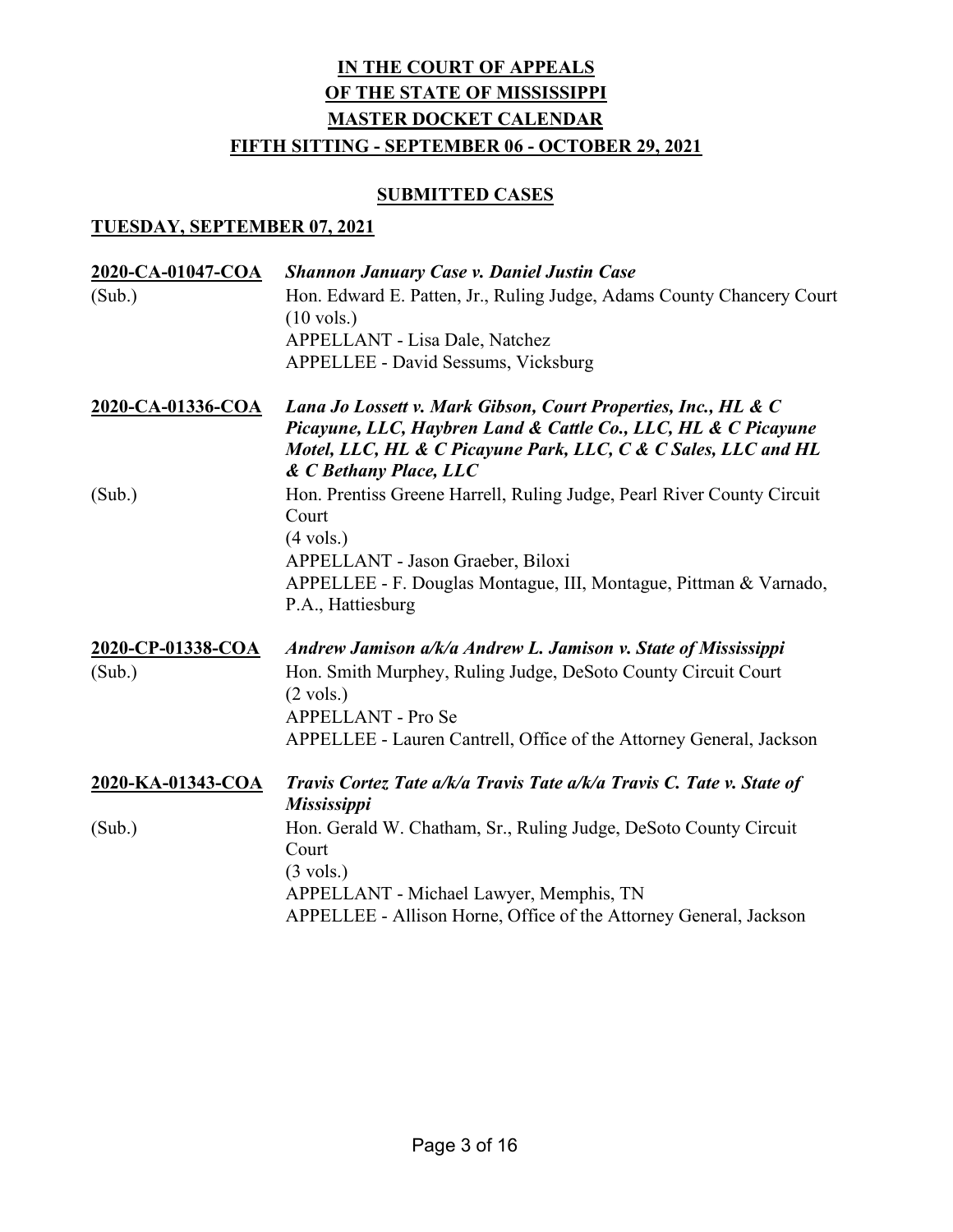### **SUBMITTED CASES**

| 2021-CP-00143-COA | James Robert Rowsey a/k/a James R. Rowsey a/k/a James Rowsey v.<br><b>State of Mississippi</b> |
|-------------------|------------------------------------------------------------------------------------------------|
| (Sub.)            | Hon. Smith Murphey, Ruling Judge, Panola County Circuit Court<br>$(1 \text{ vol.})$            |
|                   | APPELLANT - Pro Se<br>APPELLEE - Ashley Sulser, Office of the Attorney General, Jackson        |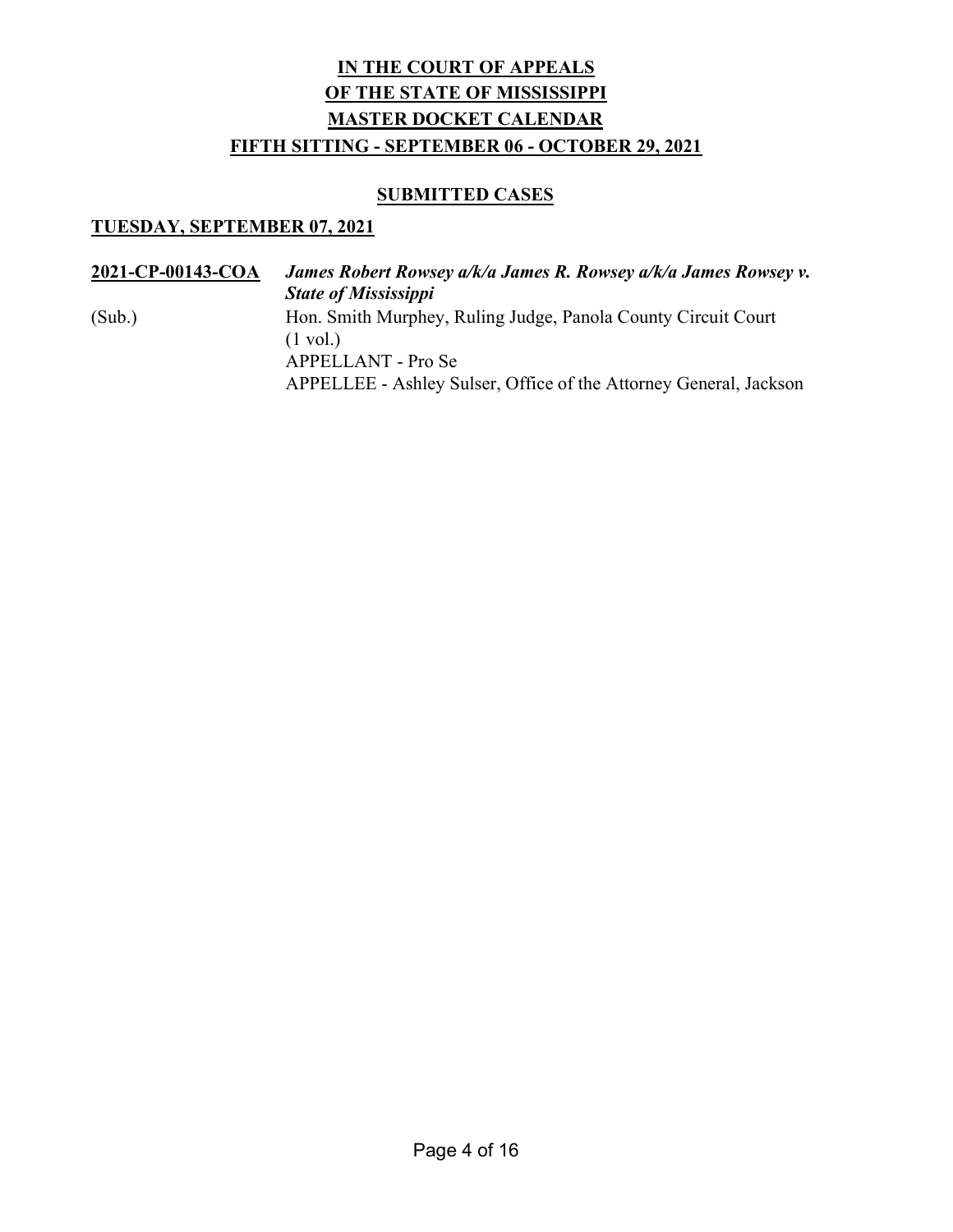### **SUBMITTED CASES**

| 2019-KA-01633-COA | Nakero Lashawn Hamer, Jr. a/k/a Nakero Hamer v. State of<br><b>Mississippi</b>                                                           |
|-------------------|------------------------------------------------------------------------------------------------------------------------------------------|
| (Sub.)            | Hon. John Kelly Luther, Ruling Judge, Tippah County Circuit Court<br>$(7 \text{ vols.})$                                                 |
|                   | APPELLANT - Jane Tucker, Jackson; John Watson, Southaven                                                                                 |
|                   | APPELLEE - Lauren Cantrell, Office of the Attorney General, Jackson                                                                      |
| 2020-CA-00970-COA | Nina Breland v. Trustmark Corporation d/b/a Trustmark National<br><b>Bank, Proctor Financial, Inc. a/k/a Proctor Financial Insurance</b> |
|                   | Company, Certain Underwriters at Lloyd 's of London, including                                                                           |
|                   | <b>Ironshore Europe Limited</b>                                                                                                          |
| (Sub.)            | Hon. Christopher Louis Schmidt, Ruling Judge, Harrison County Circuit<br>Court                                                           |
|                   | $(6 \text{ vols.})$                                                                                                                      |
|                   | APPELLANT - Christopher Weldy, Jackson                                                                                                   |
|                   | APPELLEE - William Jones, III, Brunini, Grantham, Grower & Hewes,                                                                        |
|                   | PLLC, Jackson; James Wilson, IV, Upshaw, Williams, Biggers, Beckham                                                                      |
|                   | & Riddick, Greenwood                                                                                                                     |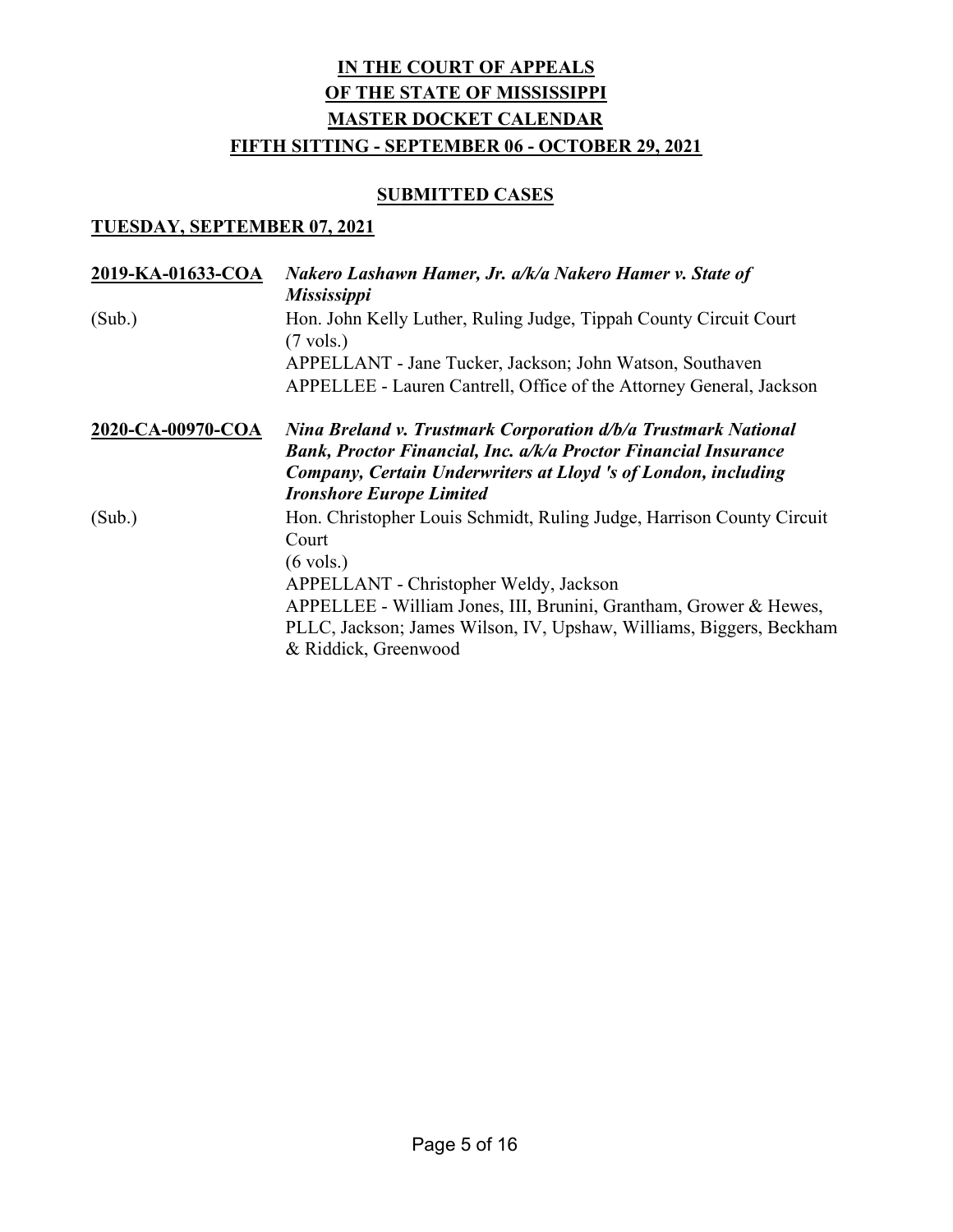#### SUBMITTED CASES

| 2020-CA-00675-COA | Jason Clint Denham v. Rebecca Pruett Denham                                                                                |
|-------------------|----------------------------------------------------------------------------------------------------------------------------|
| (Sub.)            | Hon. Deborah J. Gambrell, Ruling Judge, Lamar County Chancery Court<br>$(6 \text{ vols.})$                                 |
|                   | APPELLANT - Jeffrey Rimes, Ridgeland                                                                                       |
|                   | APPELLEE - John Smallwood, Hattiesburg                                                                                     |
| 2020-WC-00761-COA | Mississippi Department of Economic and Community Development v.<br><b>Julia Miller and General Reinsurance Corporation</b> |
| (Sub.)            | Mississippi Worker's Compensation Commission<br>$(4 \text{ vols.})$                                                        |
|                   | APPELLANT - H. Williams, III, Markow Walker, P.A., Ridgeland<br><b>APPELLEE - Ginny Deliman, Madison</b>                   |
| 2020-CP-00770-COA | Thomas Earl Ellis a/k/a Thomas Ellis a/k/a Thomas E. Ellis a/k/a<br><b>Thomas Ellis McCoy v. State of Mississippi</b>      |
| (Sub.)            | Hon. Tomie T. Green, Ruling Judge, Hinds County Circuit Court<br>$(1 \text{ vol.})$<br>APPELLANT - Pro Se                  |
|                   | APPELLEE - Meta Copeland, Office of the Attorney General, Jackson                                                          |
| 2020-KA-00809-COA | Clinton Winters, Jr. a/k/a Clinton S. Winters v. State of Mississippi                                                      |
| (Sub.)            | Hon. Smith Murphey, Ruling Judge, Panola County Circuit Court<br>$(6 \text{ vols.})$                                       |
|                   | APPELLANT - George Holmes, State Public Defender Office, Jackson                                                           |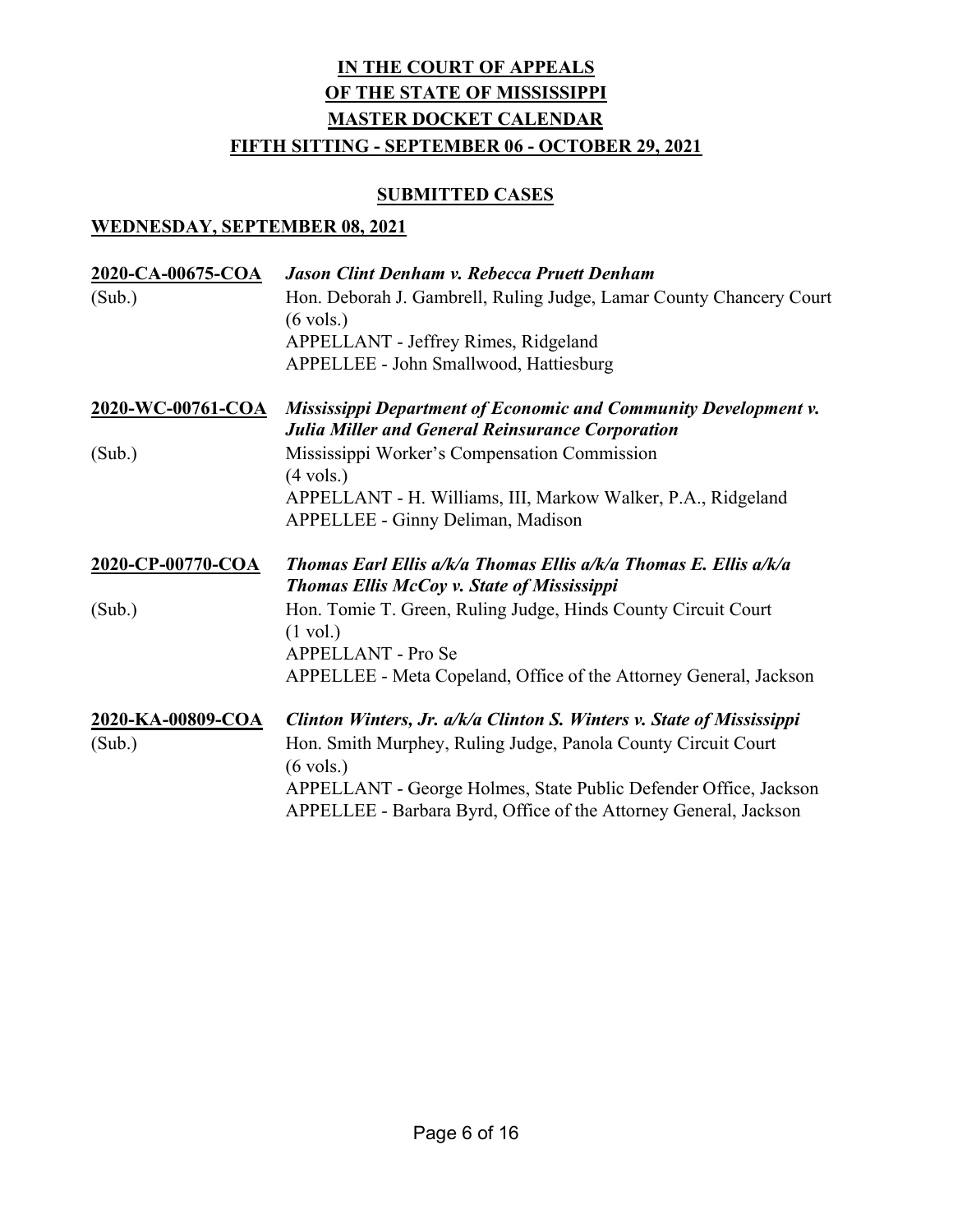### **SUBMITTED CASES**

| <u>2020-KA-01089-COA</u><br>(Sub.) | <b>McAndrew Ricks v. State of Mississippi</b><br>Hon. Mark Sheldon Duncan, Ruling Judge, Leake County Circuit Court<br>$(3 \text{ vols.})$<br>APPELLANT - Mollie McMillin, State Public Defender Office, Jackson<br>APPELLEE - Allison Horne, Office of the Attorney General, Jackson |
|------------------------------------|---------------------------------------------------------------------------------------------------------------------------------------------------------------------------------------------------------------------------------------------------------------------------------------|
| 2020-CP-01123-COA                  | Markey J. Tanner a/k/a Markey Tanner a/k/a Markey Johnny Tanner<br>v. State of Mississippi                                                                                                                                                                                            |
| (Sub.)                             | Hon. Christopher Louis Schmidt, Ruling Judge, Harrison County Circuit<br>Court<br>$(1 \text{ vol.})$<br><b>APPELLANT - Pro Se</b><br>APPELLEE - Lauren Cantrell, Office of the Attorney General, Jackson                                                                              |
| 2020-CP-01203-COA                  | Akecheta Morningstar v. Perkins Law Firm, Felecia Perkins and                                                                                                                                                                                                                         |
|                                    |                                                                                                                                                                                                                                                                                       |
| (Sub.)                             | <b>Jessica Ayers</b><br>Hon. David Anthony Chandler, Ruling Judge, Hinds County Circuit<br>Court<br>$(1 \text{ vol.})$<br>APPELLANT - Pro Se<br>APPELLEE - Jessica Ayers, Jackson                                                                                                     |
| 2020-CP-01268-COA<br>(Sub.)        | Juarez Keyes a/k/a Juarez L. Keyes v. State of Mississippi<br>Hon. Betty W. Sanders, Ruling Judge, Hinds County Circuit Court                                                                                                                                                         |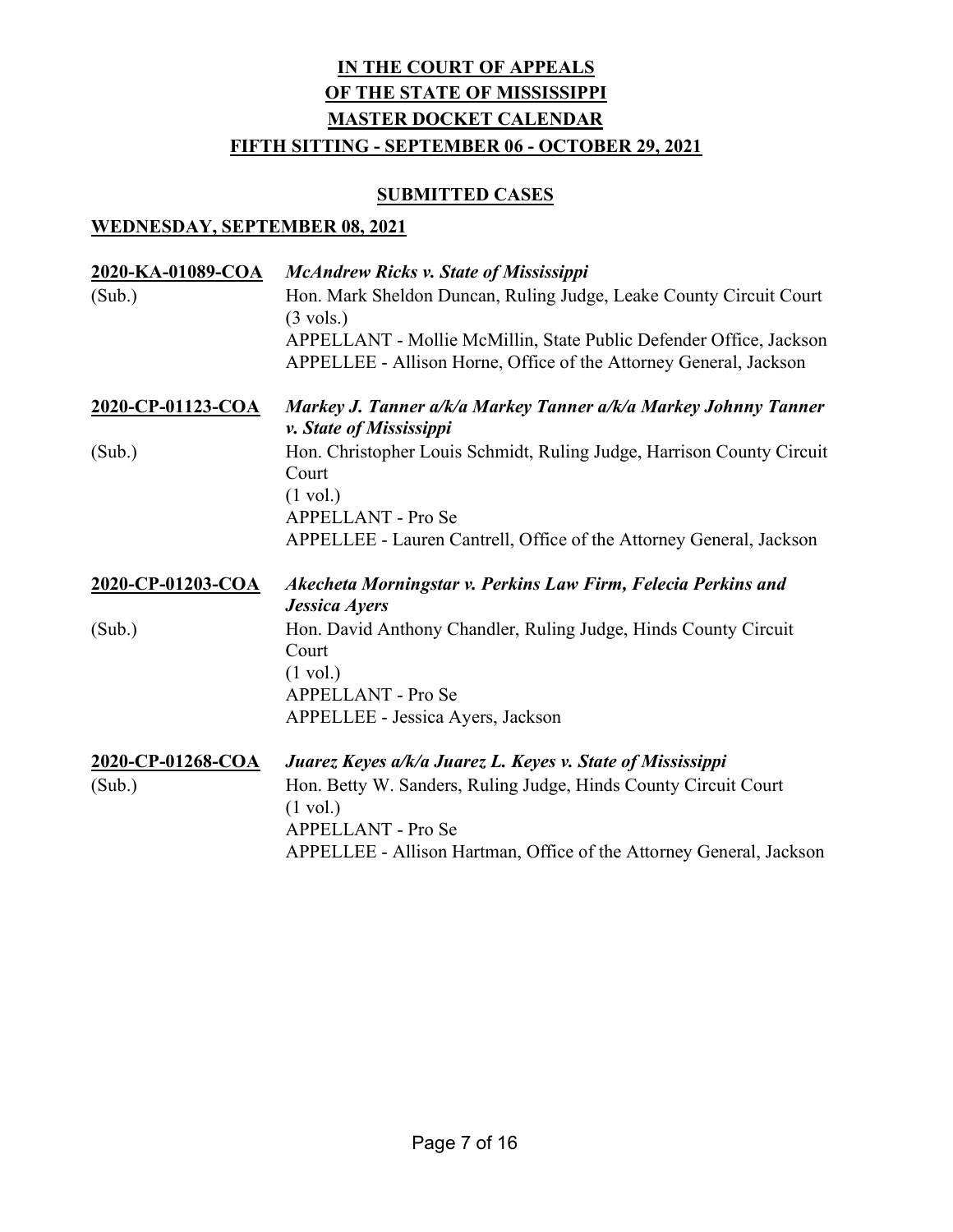### **SUBMITTED CASES**

| 2020-CP-01400-COA<br>(Sub.) | <b>Matthew Love v. State of Mississippi</b><br>Hon. Betty W. Sanders, Ruling Judge, Hinds County Circuit Court<br>$(1 \text{ vol.})$<br>APPELLANT - Pro Se<br>APPELLEE - Allison Horne, Office of the Attorney General, Jackson |
|-----------------------------|---------------------------------------------------------------------------------------------------------------------------------------------------------------------------------------------------------------------------------|
| 2021-CA-00046-COA           | <b>Omar K. Humphrey v. Steve Holts, Chief of Police of the City of</b><br>Senatobia and John W. Champion, District Attorney                                                                                                     |
| (Sub.)                      | Hon. Vicki B. Daniels, Ruling Judge, Tate County Chancery Court<br>$(2 \text{ vols.})$<br>APPELLANT - Imhotep Alkebu-lan, Atlanta, GA<br><b>APPELLEE - Jerry Hisaw, Horn Lake</b>                                               |
| 2021-KA-00161-COA           | <b>Thomas Harrison a/k/a Thomas Eugene Harrison v. State of</b><br><i>Mississippi</i>                                                                                                                                           |
| (Sub.)                      | Hon. Dal Williamson, Ruling Judge, Jones County Circuit Court<br>$(2 \text{ vols.})$<br>APPELLANT - George Holmes, State Public Defender Office, Jackson<br>APPELLEE - Lauren Cantrell, Office of the Attorney General, Jackson |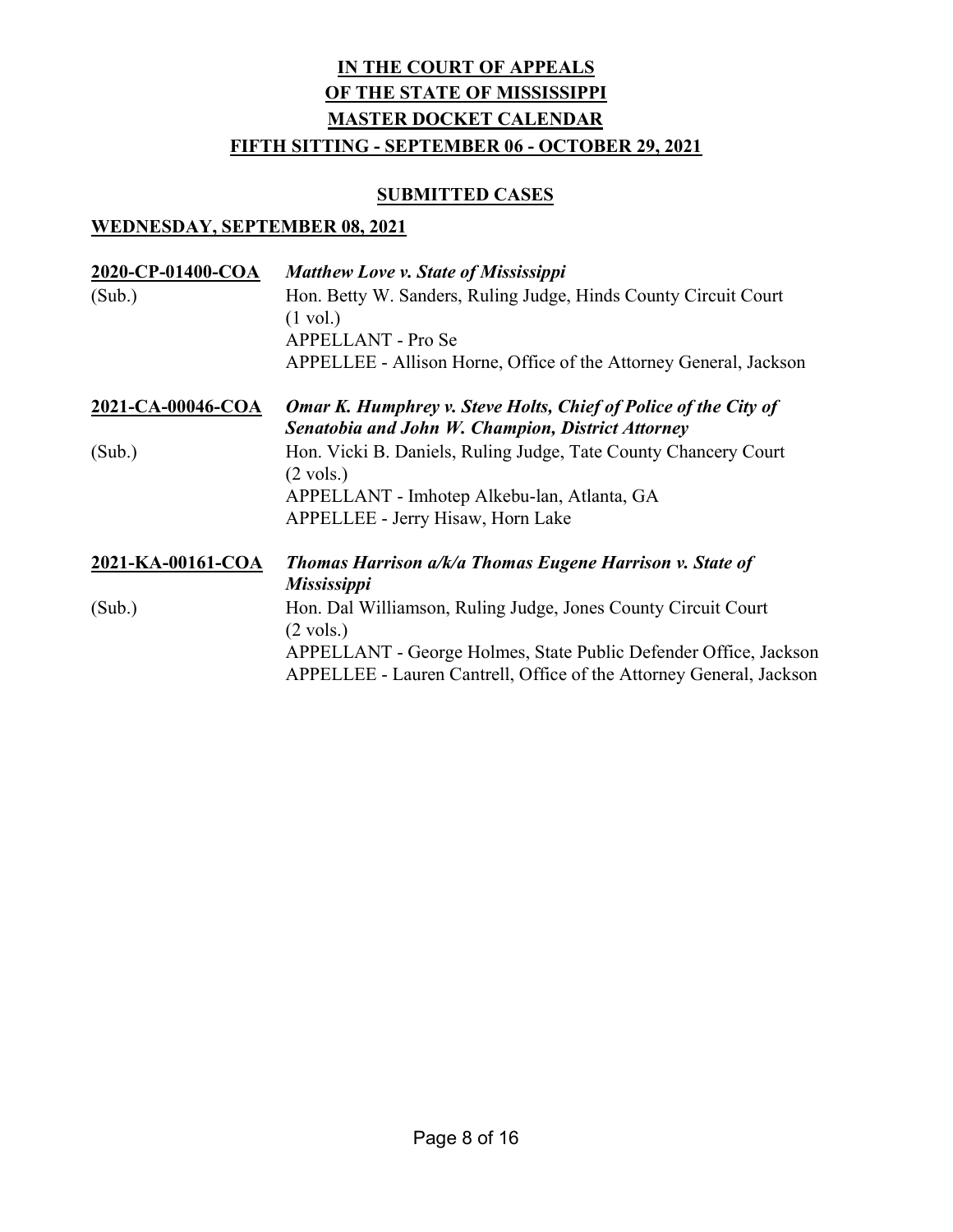### SUBMITTED CASES

| 2020-KA-00294-COA | Octavious Morrison a/k/a Morrison Octavious a/k/a Bam v. State of<br><b>Mississippi</b> |
|-------------------|-----------------------------------------------------------------------------------------|
| (Sub.)            | Hon. Winston L. Kidd, Ruling Judge, Hinds County Circuit Court<br>$(8 \text{ vols.})$   |
|                   | APPELLANT - W. Daniel Hinchcliff, State Public Defender Office,<br>Jackson              |
|                   | APPELLEE - Allison Horne, Office of the Attorney General, Jackson                       |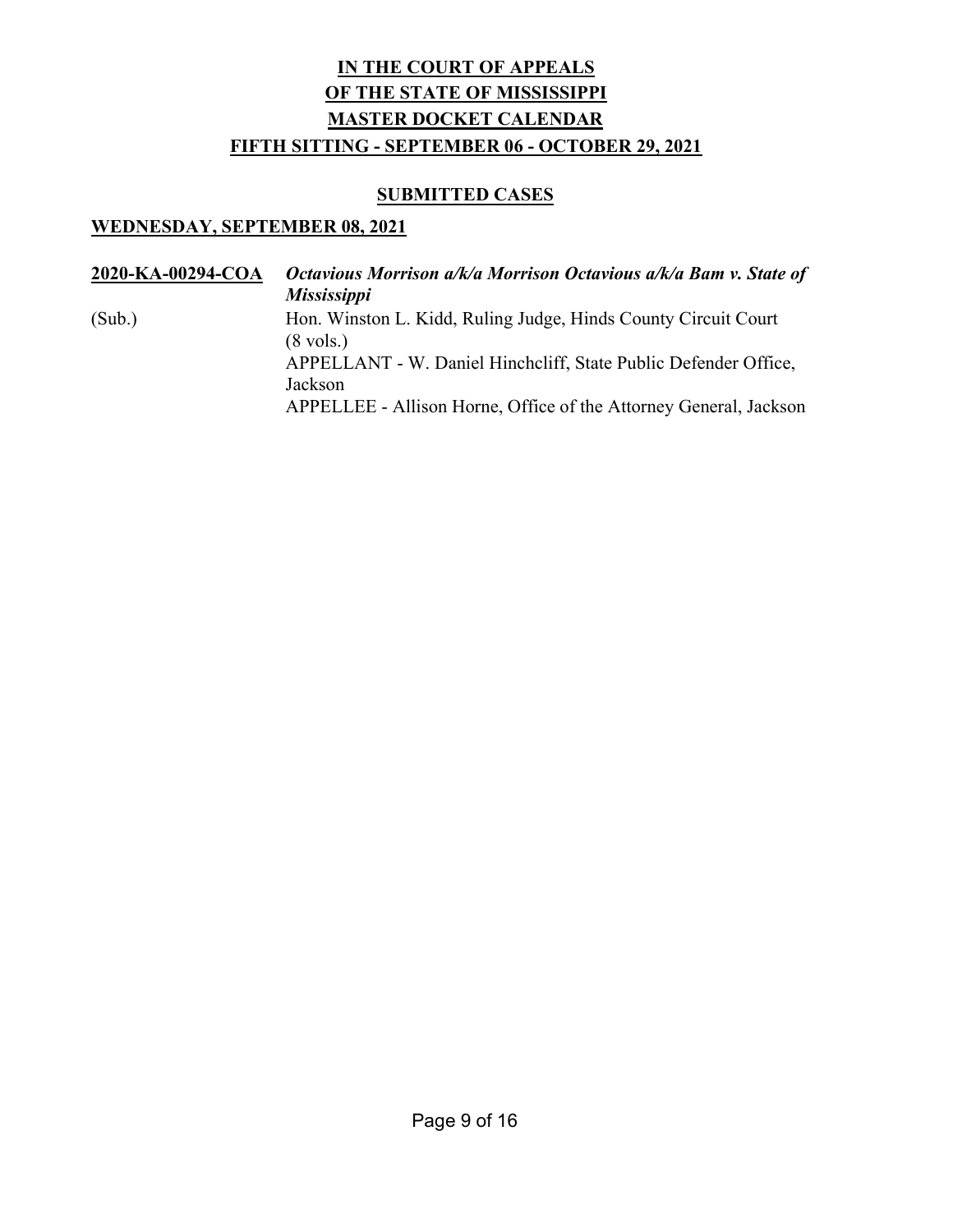#### SUBMITTED CASES

### ARGUED CASES

#### MONDAY, OCTOBER 25, 2021

#### THURSDAY, SEPTEMBER 09, 2021

2020-CA-00520-COA International Association of Certified Home Inspectors and Nick Gromicko v. Homesafe Inspections, Inc. (Sub.) (Arg.) Hon. Andrew K. Howorth, Ruling Judge, Lafayette County Circuit Court (15 vols.) APPELLANT - Goodloe Lewis, Hickman, Goza & Spragins, PLLC, Oxford APPELLEE - Timothy Davis, Birmingham, AL

#### 1:30 PM (THIRTY MINUTES PER SIDE)

THE CASE LISTED IMMEDIATELY ABOVE WAS PREVIOUSLY SUBMITTED TO THE COURT ON BRIEFS; HOWEVER, ORAL ARGUMENT HAS NOW BEEN GRANTED. THIS CASE WILL BE ARGUED AT 1:30 P.M. ON OCTOBER 25, 2021.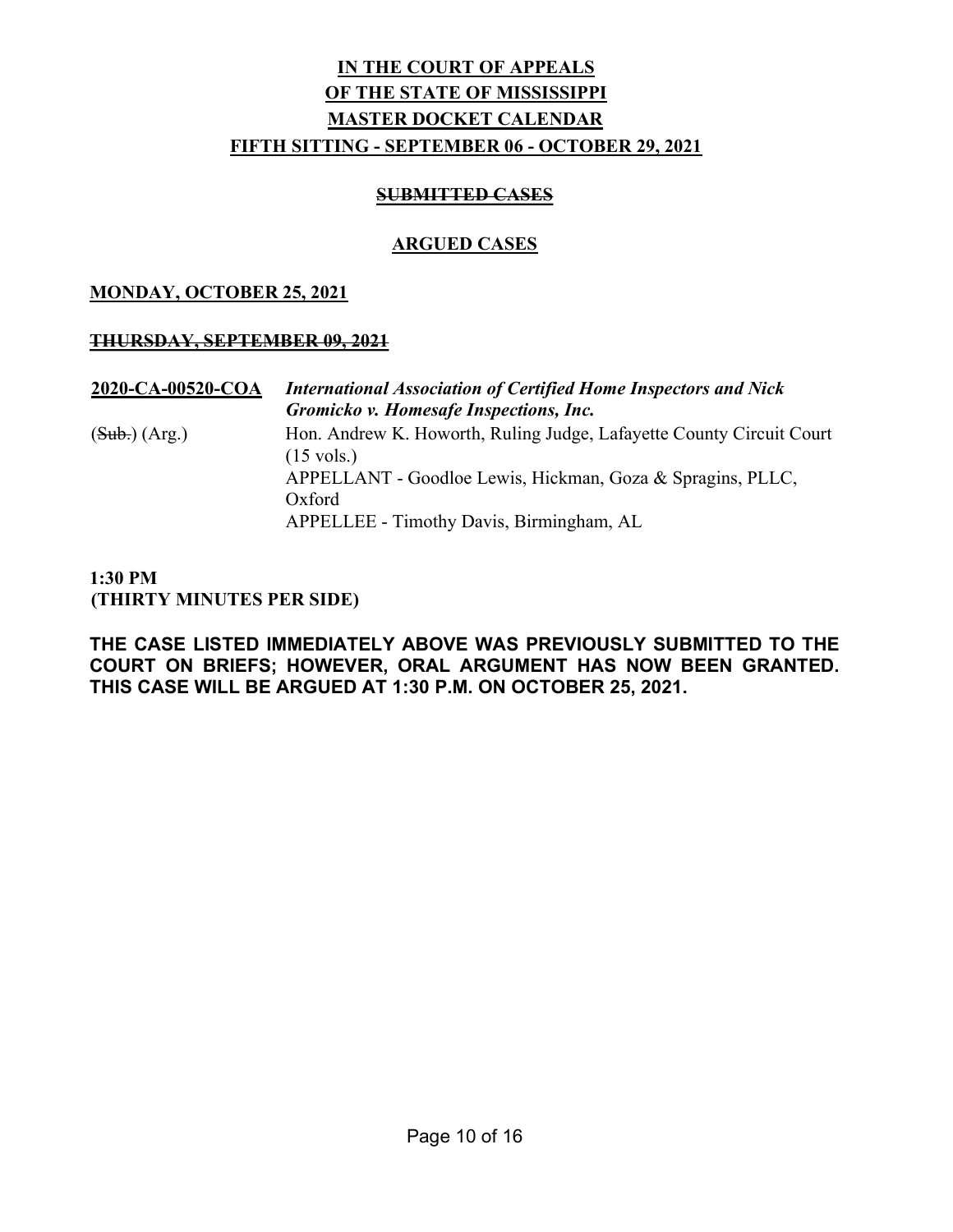### **SUBMITTED CASES**

| 2020-CP-00584-COA | Lenzy Louis Hodgin a/k/a Lenzy L. Hodgin a/k/a Lenzy Hodgin v.<br><b>State of Mississippi</b>                  |
|-------------------|----------------------------------------------------------------------------------------------------------------|
| (Sub.)            | Hon. Jon Mark Weathers, Ruling Judge, Forrest County Circuit Court<br>$(1 \text{ vol.})$<br>APPELLANT - Pro Se |
|                   | APPELLEE - Scott Stuart, Office of the Attorney General, Jackson                                               |
| 2020-CP-00592-COA | Sylvester Bell a/k/a Bell Sylvester v. State of Mississippi                                                    |
| (Sub.)            | Hon. Linda F. Coleman, Ruling Judge, Tunica County Circuit Court<br>$(1 \text{ vol.})$<br>APPELLANT - Pro Se   |
|                   | APPELLEE - Ashley Sulser, Office of the Attorney General, Jackson                                              |
| 2020-KA-00711-COA | Lorenzo Manuel v. State of Mississippi                                                                         |
| (Sub.)            | Hon. Jeff Weill, Sr., Ruling Judge, Hinds County Circuit Court                                                 |
|                   | $(7 \text{ vols.})$<br>APPELLANT - Thomas Fortner, Hattiesburg                                                 |
|                   | APPELLEE - Barbara Byrd, Office of the Attorney General, Jackson                                               |
| 2020-CP-01010-COA | <b>Mack Dale Lambert v. State of Mississippi</b>                                                               |
| (Sub.)            | Hon. Prentiss Greene Harrell, Ruling Judge, Lamar County Circuit Court<br>$(1 \text{ vol.})$                   |
|                   | APPELLANT - Pro Se                                                                                             |
|                   | APPELLEE - Lauren Cantrell, Office of the Attorney General, Jackson                                            |
| 2020-CA-01013-COA | <b>Irene Esco v. Madison County Sheriff's Department and Madison</b><br><b>County, Mississippi</b>             |
| (Sub.)            | Hon. Dewey Key Arthur, Ruling Judge, Madison County Circuit Court<br>$(2 \text{ vols.})$                       |
|                   | APPELLANT - J. Peyton Randolph, II, Ridgeland                                                                  |
|                   | APPELLEE - William R. Allen and Katelyn Riley, Brookhaven                                                      |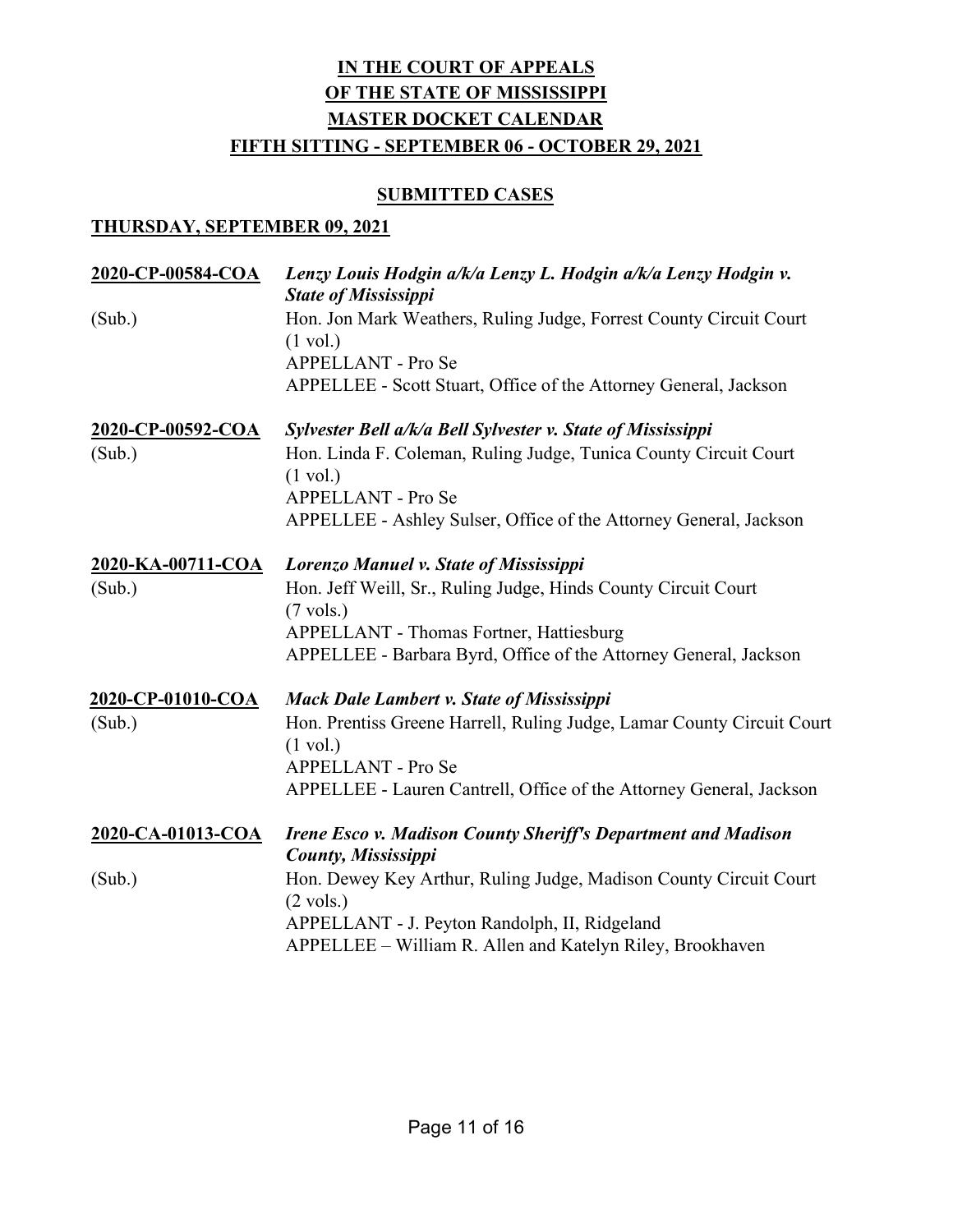### **SUBMITTED CASES**

| 2020-CA-01050-COA | Fredrickus Dashun Watson a/k/a Fredrickus Watson a/k/a Fredrickus<br>D. Watson v. State of Mississippi |
|-------------------|--------------------------------------------------------------------------------------------------------|
| (Sub.)            | Hon. Charles W. Wright, Jr., Ruling Judge, Lauderdale County Circuit<br>Court<br>$(2 \text{ vols.})$   |
|                   | APPELLANT - Stephen Wilson, Meridian                                                                   |
|                   | APPELLEE - Barbara Byrd, Office of the Attorney General, Jackson                                       |
| 2020-KA-01059-COA | Christopher A. Groves a/k/a Christopher Groves v. State of Mississippi                                 |
| (Sub.)            | Hon. Mark Sheldon Duncan, Ruling Judge, Leake County Circuit Court<br>$(2 \text{ vols.})$              |
|                   | APPELLANT - Justin Cook, State Public Defender Office, Jackson                                         |
|                   | APPELLEE - Ashley Sulser, Office of the Attorney General, Jackson                                      |
|                   |                                                                                                        |
| 2020-CP-01077-COA | John Tallant a/k/a John Harley Tallant a/k/a John H. Tallant v. State                                  |
| (Sub.)            | of Mississippi<br>Hon. Kelly Lee Mims, Ruling Judge, Lee County Circuit Court                          |
|                   | $(3 \text{ vols.})$                                                                                    |
|                   | <b>APPELLANT - Pro Se</b>                                                                              |
|                   | APPELLEE - Allison Horne, Office of the Attorney General, Jackson                                      |
| 2020-CA-01090-COA | <b>Thomas Kevin Braswell v. Ladonna Jo Braswell</b>                                                    |
| (Sub.)            | Hon. Percy L. Lynchard, Jr., Ruling Judge, Grenada County Chancery<br>Court                            |
|                   | $(4 \text{ vols.})$                                                                                    |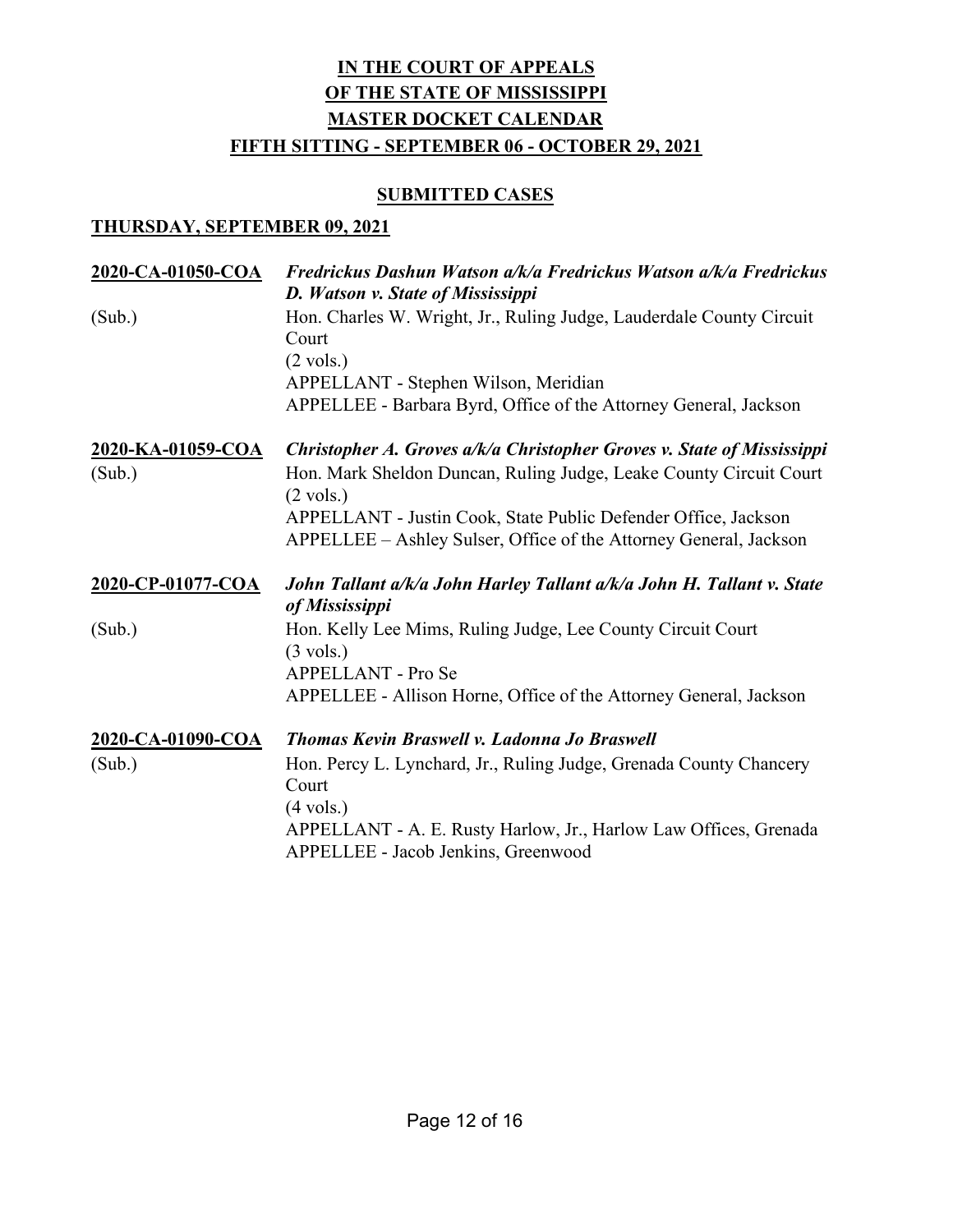### **SUBMITTED CASES**

| Alisa Rutland v. James Burroughs, Factory Certified Mobile Homes,<br>LLC, B&C Mobile Homes, LLC, Darrell Springer and Springer<br>Trucking, LLC                                  |
|----------------------------------------------------------------------------------------------------------------------------------------------------------------------------------|
| Hon. Richard W. McKenzie, Ruling Judge, Jones County Circuit Court<br>$(2 \text{ vols.})$                                                                                        |
| APPELLANT - Gregory Malta, Brookhaven; Jared Evans, Monticello<br>APPELLEE - Benjamin Morgan, Laurel                                                                             |
| Jason D'Wayne Stephenson v. Charlotte Scarbrough Stephenson                                                                                                                      |
| Hon. Kiley Catledge Kirk, Ruling Judge, Choctaw County Chancery<br>Court<br>$(1 \text{ vol.})$<br>APPELLANT - Matthew Wilson, Mississippi State                                  |
| APPELLEE - No Brief Filed                                                                                                                                                        |
| Tommy Young, Jr. a/k/a Tommy Young a/k/a Tommie Young, Jr. a/k/a<br><b>Tommie Young v. State of Mississippi</b>                                                                  |
| Hon. Betty W. Sanders, Ruling Judge, Hinds County Circuit Court<br>$(1 \text{ vol.})$<br>APPELLANT - Pro Se<br>APPELLEE - Allison Horne, Office of the Attorney General, Jackson |
|                                                                                                                                                                                  |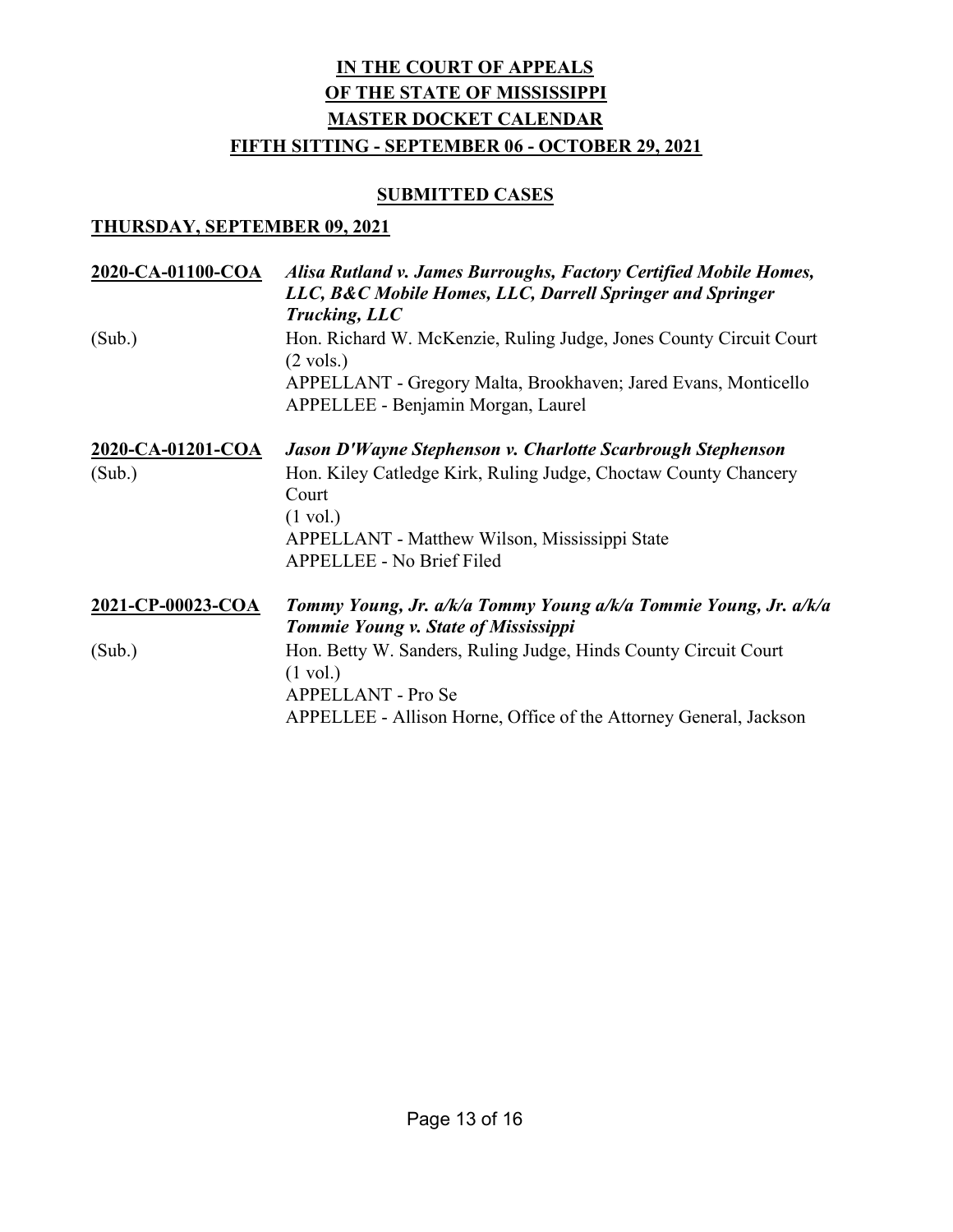### **SUBMITTED CASES**

| 2021-CA-00091-COA | Jonathan Graham Embrey v. Maria Young                                                                                               |
|-------------------|-------------------------------------------------------------------------------------------------------------------------------------|
| (Sub.)            | Hon. Vicki B. Daniels, Ruling Judge, Tate County Chancery Court<br>$(3 \text{ vols.})$<br>APPELLANT - Jerry Hisaw, Horn Lake        |
|                   | APPELLEE - Pro Se                                                                                                                   |
| 2021-KA-00172-COA | Joshua Jamal Johnson a/k/a Joshua Johnson v. State of Mississippi                                                                   |
| (Sub.)            | Hon. Dewey Key Arthur, Ruling Judge, Madison County Circuit Court<br>$(3 \text{ vols.})$                                            |
|                   | APPELLANT - Justin Cook, State Public Defender Office, Jackson<br>APPELLEE - Allison Horne, Office of the Attorney General, Jackson |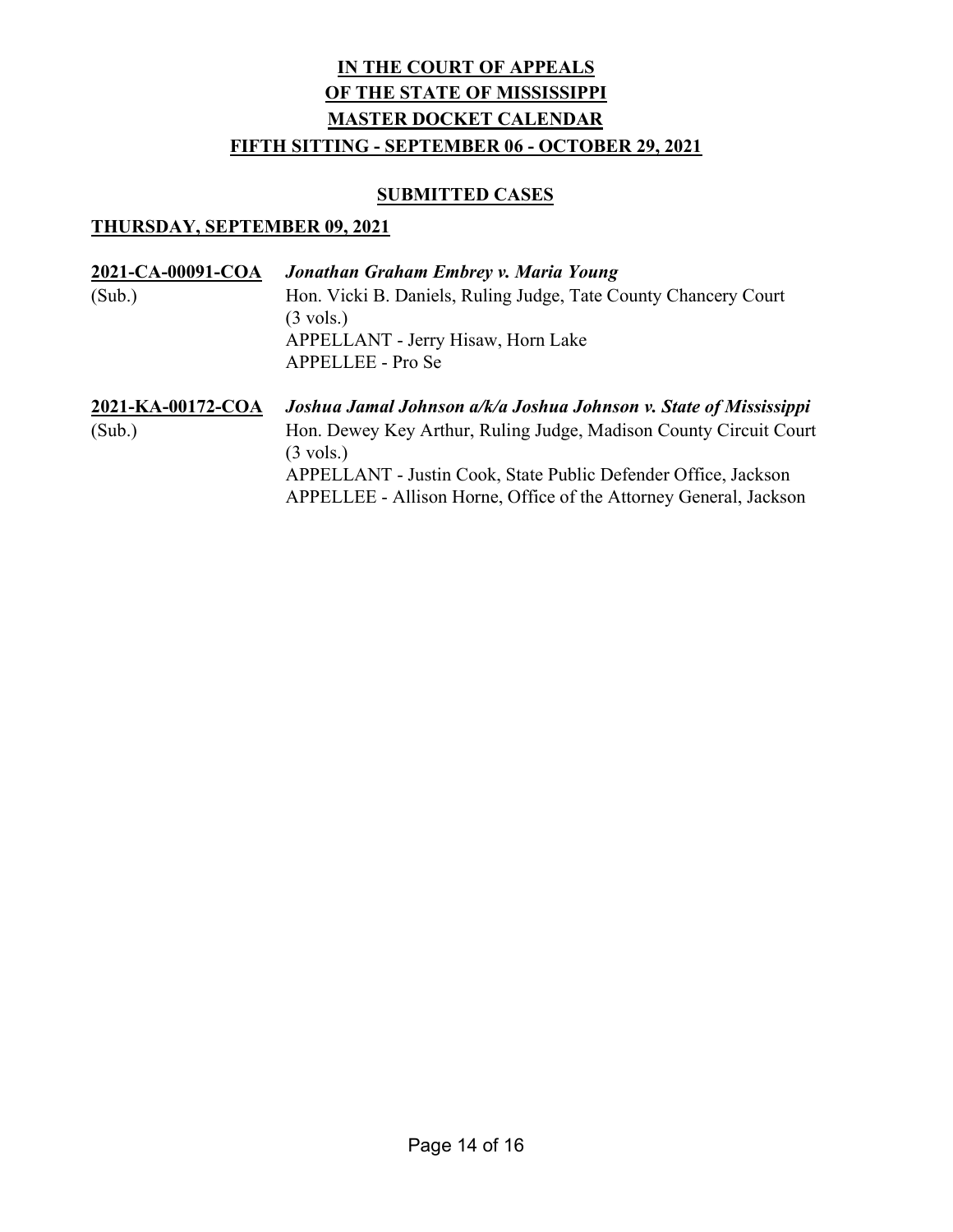#### ARGUED CASES

### WEDNESDAY, OCTOBER 06, 2021

| 2020-KA-00278-COA | Johnny Vondelle Ford a/k/a Johnny Ford v. State of Mississippi      |
|-------------------|---------------------------------------------------------------------|
| (Arg.)            | Hon. Mark Sheldon Duncan, Ruling Judge, Leake County Circuit Court  |
|                   | $(4 \text{ vols.})$                                                 |
|                   | APPELLANT - James Murphy, Carthage                                  |
|                   | APPELLEE – Allison Hartman, Office of the Attorney General, Jackson |

10:30 AM (THIRTY MINUTES PER SIDE)